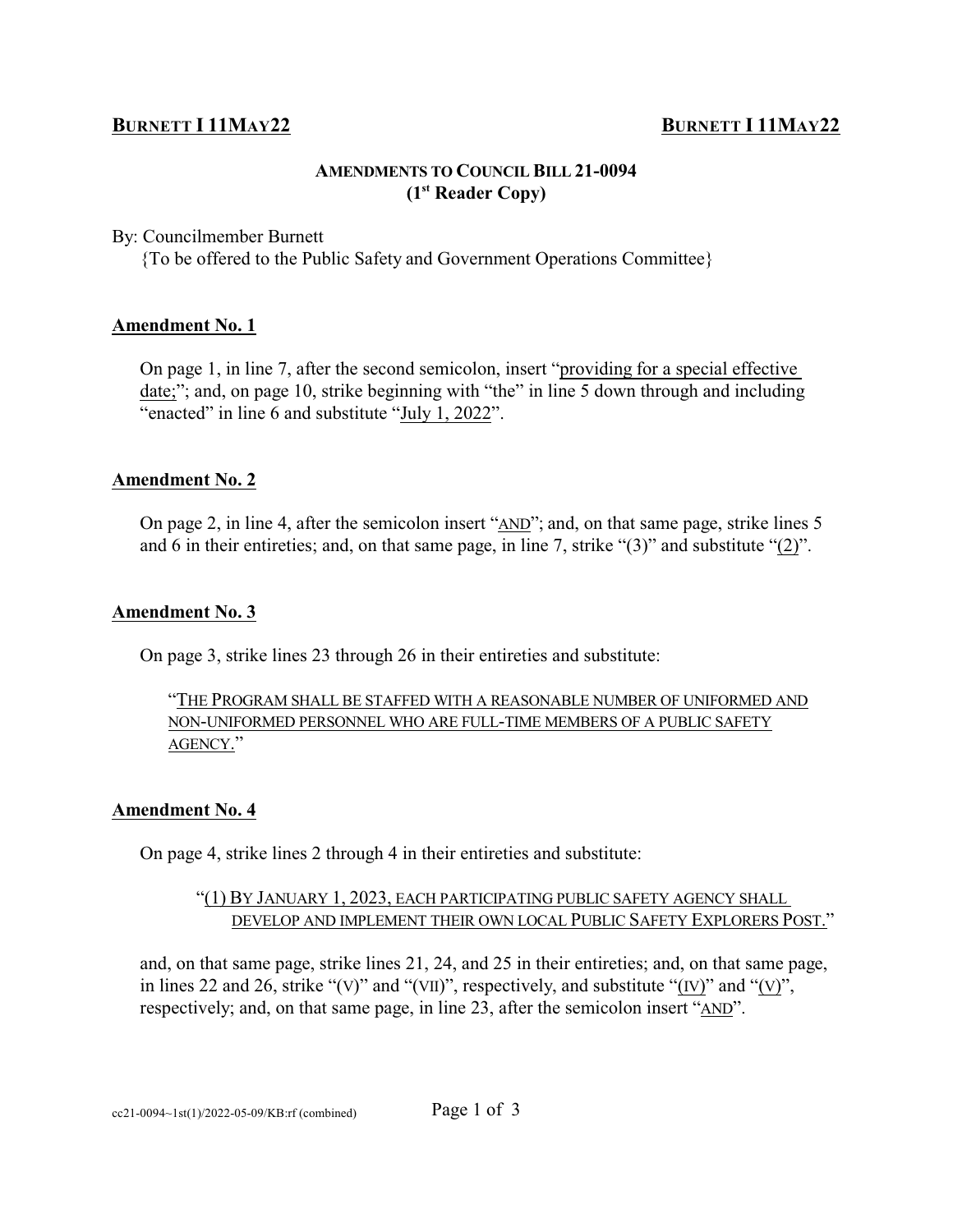## **Amendment No. 5**

On page 5, in line 10, strike beginning with "60%" down through and including the semicolon in line 11 and substitute "A REASONABLE NUMBER OF EXPLORER POST ACTIVITIES AS DETERMINED BY THE HOST AGENCY WITHIN THE FISCAL YEAR IMMEDIATELY PRECEDING THE APPLICATION PERIOD;"; and, on that same page, strike lines 12 through 14 in their entireties; and, on that same page, in lines 15, 17, 19, 21, and 22, strike "(VI)", "(VII)", "(VIII)", "(IX)", and "(X)", respectively, and insert "(III)", "(IV)", "(V)", "(VI)", and "(VII)", respectively; and, on that same page, strike lines 25 through 28, inclusive, and substitute:

"EACH PARTICIPATING PUBLIC SAFETY AGENCY SHALL DEVELOP AND IMPLEMENT THEIR OWN SPECIALIZED CURRICULUM OF MODULES THAT EXPOSE PUBLIC SAFETY INTERNSHIP PARTICIPANTS TO THE VARIOUS UNIFORMED AND NON-UNIFORMED CAREER PATHS WITH THE PUBLIC SAFETY AGENCY."

## **Amendment No. 6**

On page 6, in line 10, after the semicolon insert "AND"; and, on that same page, strike lines 11 through 14, inclusive; and, on that same page in line 15, strike "(III)", and substitute "(II)"; and, on that same page, strike lines 19 through 30, inclusive; and, on page 7, strike lines 1 through 13 in their entireties; and, on that same page, after line 13 insert:

- "(3) BEGINNING IN FISCAL YEAR 2023, THE CADET POST SHALL USE A PHASED-IN APPROACH TO HIRE A MINIMUM NUMBER OF YOUNG ADULTS TO SERVE IN THE LAW ENFORCEMENT CAREER TRACK OR THE FIRE AND EMERGENCY MEDICAL SERVICES CAREER TRACK IN THE FOLLOWING SEQUENCE:
	- (I) IN FISCAL YEAR 2023:
		- (A) 10 EMERGENCY MEDICAL TECHNICIAN ("EMT")/FIREFIGHTER CADETS; AND

## (B) 10 POLICE CADETS;

(II) IN FISCAL YEAR 2024:

### (A) 15 EMT/FIREFIGHTER CADETS; AND

### (B) 15 POLICE CADETS;

### (III) IN FISCAL YEAR 2025: